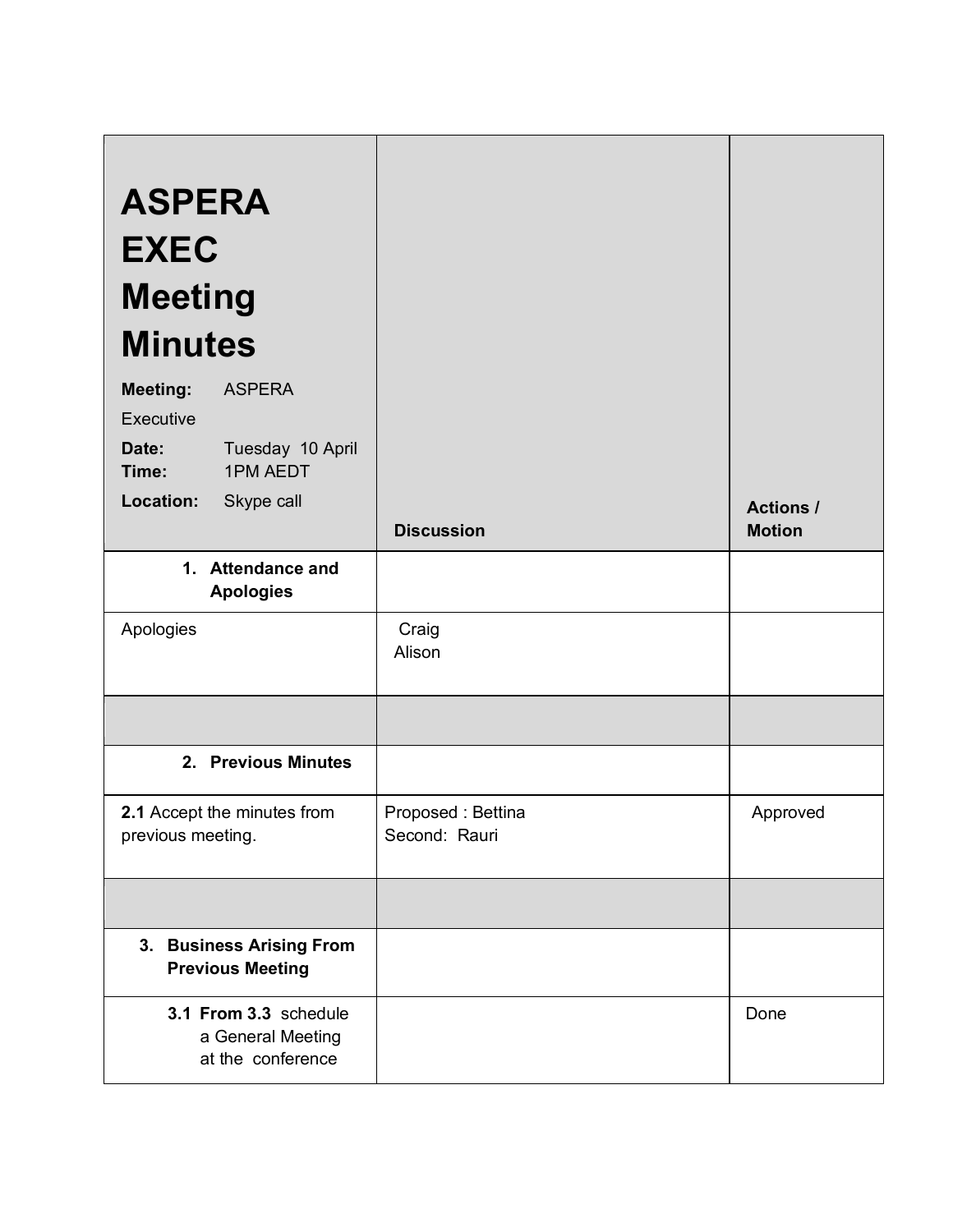| <b>3.2</b> Carried over<br>:Associate and<br>Student and<br>individual<br>membership-<br>continuing a longer<br>conversation | <b>Alison</b><br>Carried over                                                                                                                                                                  |                                                                 |
|------------------------------------------------------------------------------------------------------------------------------|------------------------------------------------------------------------------------------------------------------------------------------------------------------------------------------------|-----------------------------------------------------------------|
| 3.3 Bank Account<br>Access                                                                                                   | Bettina Updated the committe on the<br>status of this paper work which is<br>currently with Alison                                                                                             | <b>James</b> to<br>persue Debit<br>Card                         |
| 3.4 Apppointment of<br>public officer (<br>Simon or Bettina)                                                                 | Simon appointed as Public Officer                                                                                                                                                              |                                                                 |
| <b>3.5 EDUCATION draft</b><br>an invitation to<br>contribute ideas to<br>an Education Page<br>for the ASPERA web<br>site.    | Disussion re and pros and cons of a<br>Discussion Board plug in to the web site.<br>It was aggreed to move forward using the<br>out look Group. Bettina reshared the<br>outlook group details. | <b>Tim</b> to follow<br>up with<br>invitation to<br>contribute. |
| <b>3.6</b> from 5.1 add<br>conference page to<br>web site                                                                    | Bettina confirmed that the Conference<br>had been added to the web and that there<br>was content.                                                                                              |                                                                 |
| <b>3.7</b> from 7.1 Sightlines<br>bussiness case                                                                             | Craig                                                                                                                                                                                          | Carried over                                                    |
| <b>3.8</b> 7.2 Conference<br>booking                                                                                         | See item 9.2                                                                                                                                                                                   |                                                                 |
| <b>3.9</b> 7.2 Conference                                                                                                    | See item 9                                                                                                                                                                                     |                                                                 |
|                                                                                                                              |                                                                                                                                                                                                |                                                                 |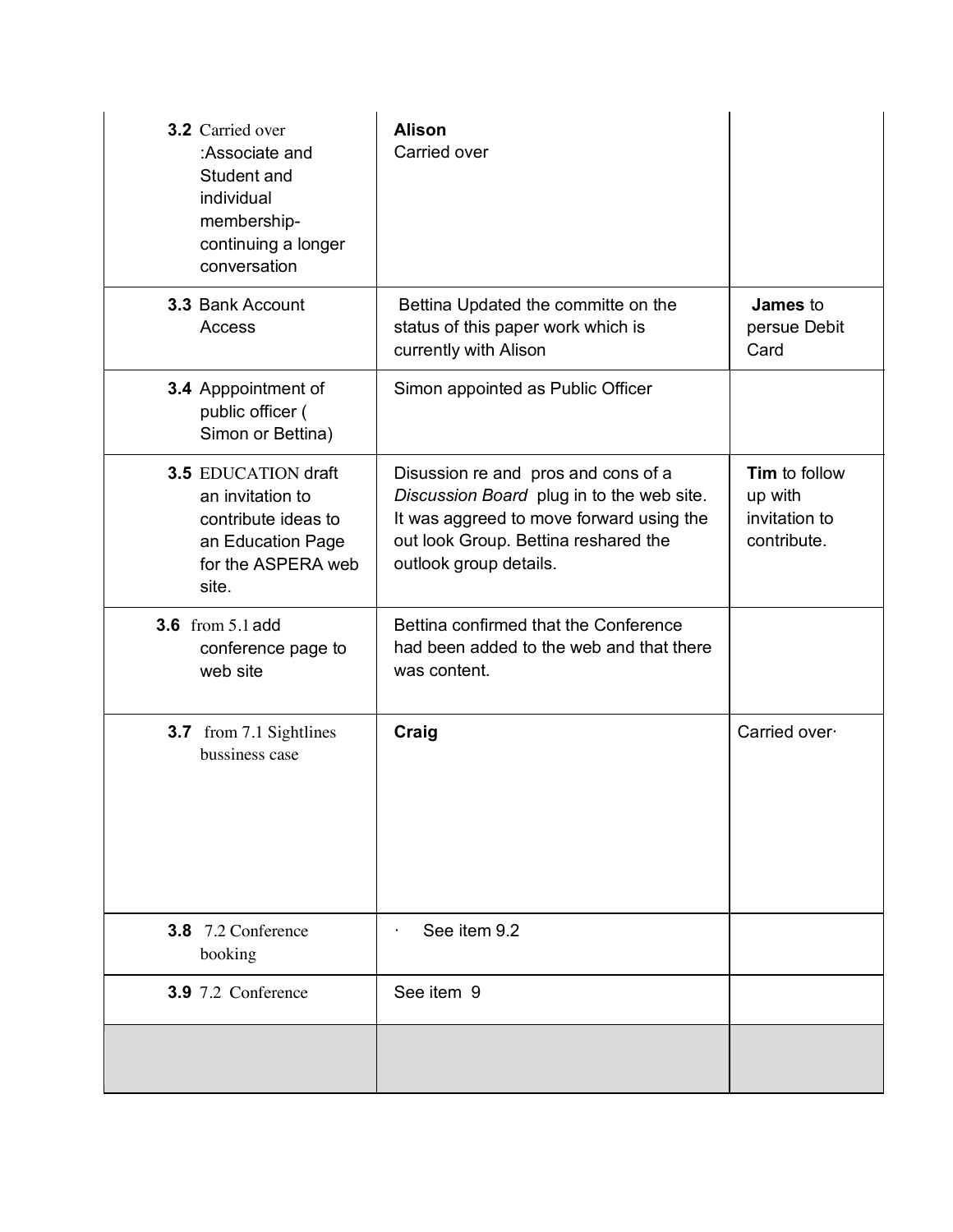| <b>New Business</b>                                                         |                                                                                                                                                                                                                                                |                                                                                                                                                            |
|-----------------------------------------------------------------------------|------------------------------------------------------------------------------------------------------------------------------------------------------------------------------------------------------------------------------------------------|------------------------------------------------------------------------------------------------------------------------------------------------------------|
| 4. Correspondence                                                           |                                                                                                                                                                                                                                                |                                                                                                                                                            |
| 4.1 Invitation to join<br><b>DASSH</b><br>advisory group                    | James thanked Bettina for her<br>contribution on this matter and reported<br>that he has contacted the DASH Advisory<br>group who are looking at producing a<br>survey re NTRO quality outputs. James<br>confirmed that this was a good thing. |                                                                                                                                                            |
|                                                                             |                                                                                                                                                                                                                                                |                                                                                                                                                            |
| 5. Membership<br>applications                                               |                                                                                                                                                                                                                                                |                                                                                                                                                            |
| 5.1 Nepean Arts & Design<br>Centre as part of<br><b>TAFENSW</b>             | James reported that he had replied to<br>Napean TAFE and would follow up re<br>Associate Membership.<br>There followed a discussion about current<br>members, and recent members.                                                              | Tim to contact<br>Latrobe, UWS<br>and Uni SA re<br>logos for the<br>web site.<br><b>Bettina to</b><br>supply a UTS<br>logo<br><b>JAMES</b> to<br>follow up |
|                                                                             |                                                                                                                                                                                                                                                |                                                                                                                                                            |
|                                                                             |                                                                                                                                                                                                                                                |                                                                                                                                                            |
| <b>President Report</b><br>6.                                               |                                                                                                                                                                                                                                                |                                                                                                                                                            |
| 6.1 2018 and identifying<br>other opportunities to<br>meet F2F Carried over | Continued discussion re F2F meeting<br>from previous exec meeting.<br>Opportunites to piggy back on other<br>events were discussed.<br>Niccolette joined the Meeting and options<br>of a F2F Exec Committee meeeting at the                    |                                                                                                                                                            |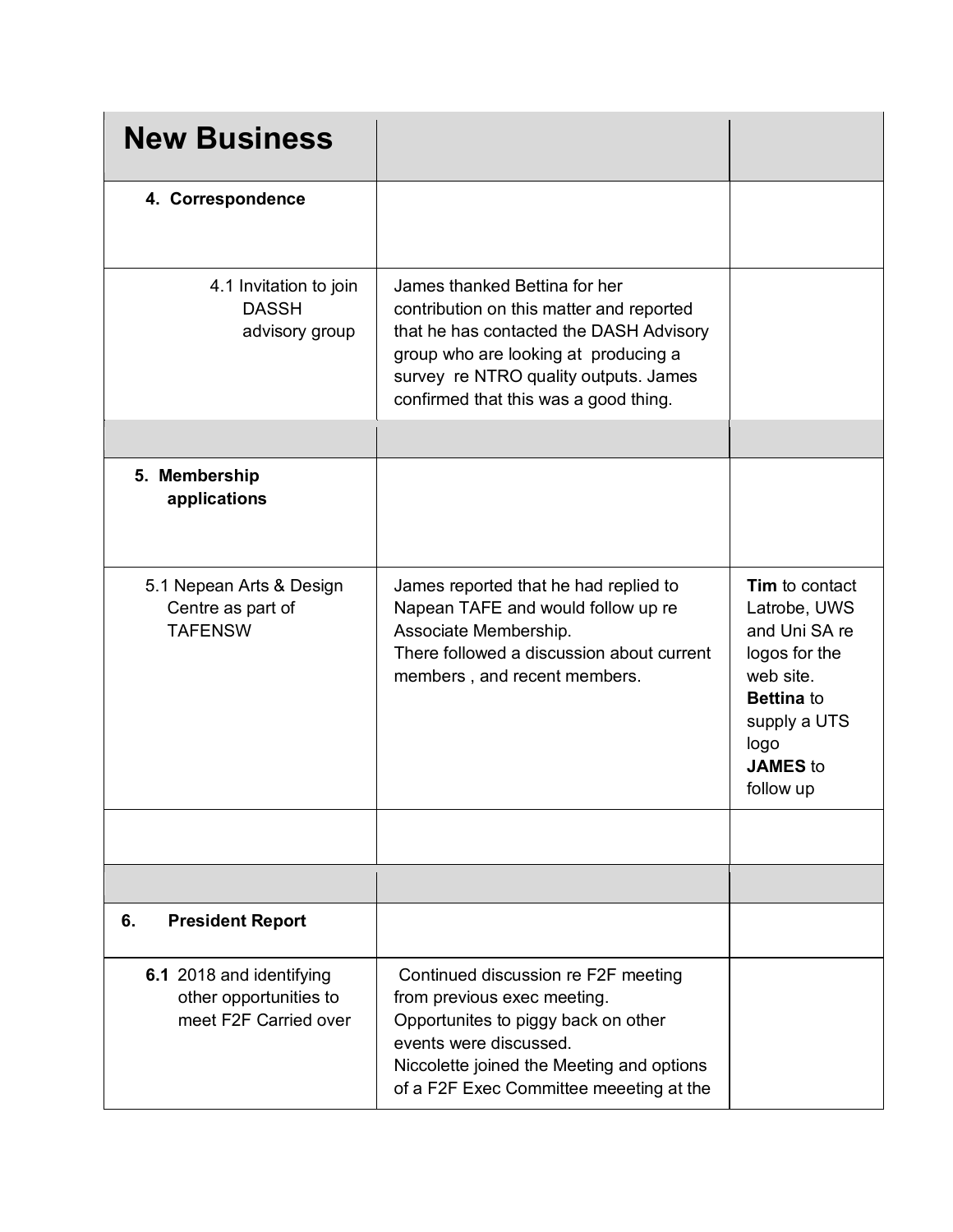|                           | conference were explored. It was<br>decided to have a lunch time meeting on<br>the Friday of the conference.<br>This discussion spilled over to ITEM 9                                                                                                                                                                                     |  |
|---------------------------|--------------------------------------------------------------------------------------------------------------------------------------------------------------------------------------------------------------------------------------------------------------------------------------------------------------------------------------------|--|
|                           |                                                                                                                                                                                                                                                                                                                                            |  |
|                           |                                                                                                                                                                                                                                                                                                                                            |  |
|                           |                                                                                                                                                                                                                                                                                                                                            |  |
| 7. Finances               |                                                                                                                                                                                                                                                                                                                                            |  |
| 7.1 Treasurer's<br>update | A brief discussion of the implications<br>surrounding a budget as a planning and<br>leadership tool.                                                                                                                                                                                                                                       |  |
|                           |                                                                                                                                                                                                                                                                                                                                            |  |
| <b>Research</b><br>8.     |                                                                                                                                                                                                                                                                                                                                            |  |
| 8.1 Report                | FROM CRAIG via Email.<br>A full draft of the conference schedule has<br>been created (Nicolette to share/confirm),<br>with updated/edited abstracts and bios<br>being dropped in as we speak. We are<br>expecting 31 papers for peer review to<br>come in by April 30, though of course it is<br>likely that some of these will fall over. |  |
|                           | - Once we have the conference-booking<br>page up, we can e-mail all those who are<br>intending to present. A few overseas<br>delegates have been asking for updates<br>because they have to apply for internal<br>funding.                                                                                                                 |  |
|                           | - We have decided not to run a pre-<br>conference boot camp this year (a<br>combination of availability and preparation<br>time), but we are keen on running<br>something later in the year. Would there be<br>support for this? Would there be money<br>available? Perhaps it could be tied to the<br>working bee (if we have one)?       |  |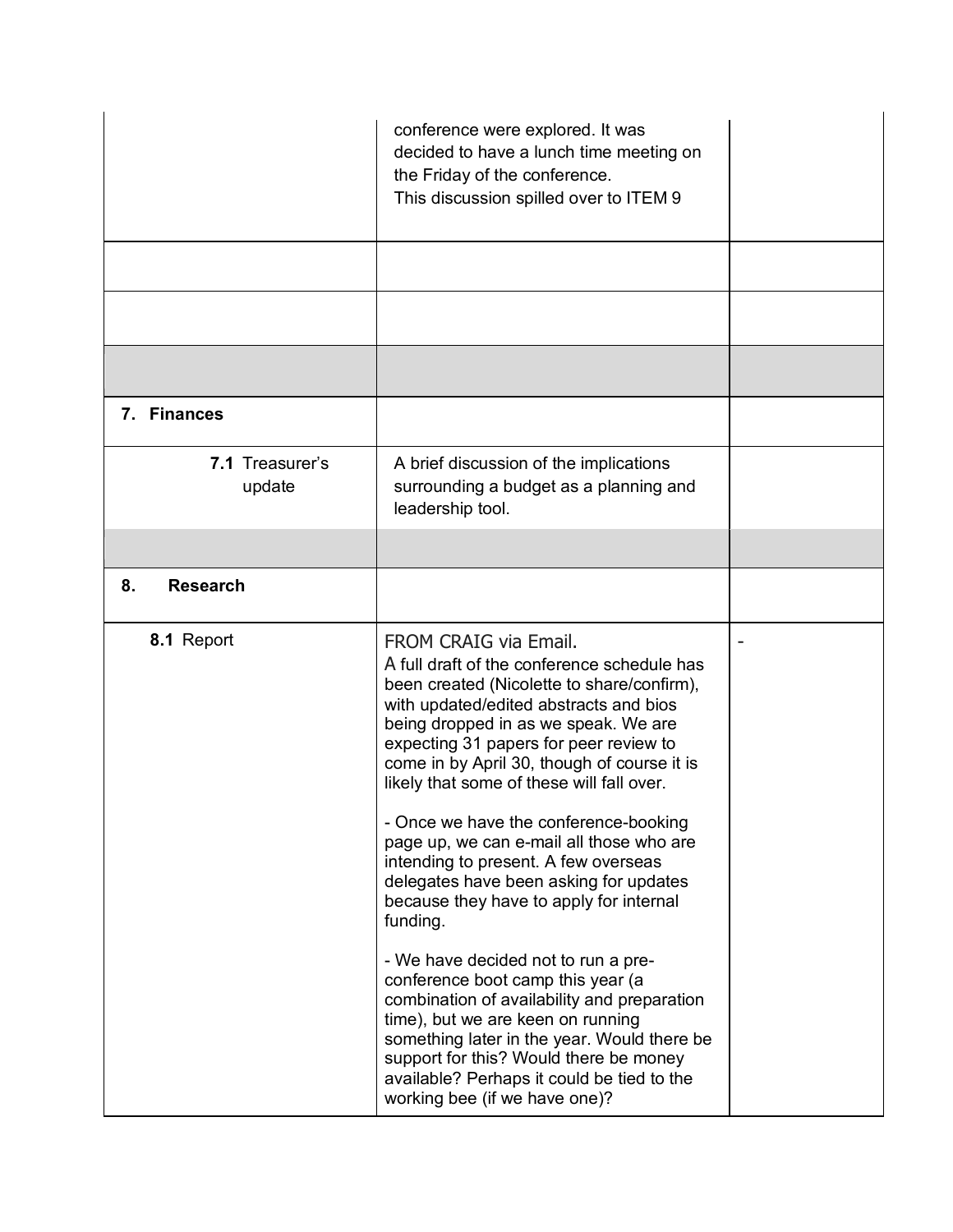|               | - The 'measuring excellence/quality'<br>document (started in 2017) is currently<br>going through its next iteration. 6 lots of<br>feedback were given on the last (first) draft,<br>and now the RSC are looking at the updated<br>draft. It is hoped we can circulate a close-to-<br>complete draft later this month. Ideally, we'd<br>have this completed, formatted and<br>'published' in time for the conference.<br>(James, are you up for that formatting work<br>again?) |                                                                   |
|---------------|--------------------------------------------------------------------------------------------------------------------------------------------------------------------------------------------------------------------------------------------------------------------------------------------------------------------------------------------------------------------------------------------------------------------------------------------------------------------------------|-------------------------------------------------------------------|
| 8.2           | Craig's report raised two topics that led to<br>further discussion<br>Research Bootcamp: a question around<br>the possibility of a Research Bootcamp<br>later in the year. The committed thought it<br>would be difficult to to attract participants.<br><b>Measuring Quality Document: James</b><br>noted that he was "looking forward" to<br>seeing the Measuring Quality Doc and was<br>happy to format it.                                                                 |                                                                   |
|               |                                                                                                                                                                                                                                                                                                                                                                                                                                                                                |                                                                   |
| 9. Conference |                                                                                                                                                                                                                                                                                                                                                                                                                                                                                |                                                                   |
| 9.1           | Following from Item 6.1:<br>It was decided to hold a general members<br>meeting at the conference. There<br>followed a long discussion of possible<br>names that would differentiate this<br>meeting from an AGM, and the best time<br>to hold such a meeting. Before the<br>conference dinner was amoungst the<br>options considered for a meeting time.                                                                                                                      |                                                                   |
| 9.2           | Niccolete had a number of questions re:<br>Schedule<br>Publishing the schedule<br>Special requests from the                                                                                                                                                                                                                                                                                                                                                                    | Niccolette to<br>give DRAFT<br>progam and an<br>image to Bettina. |